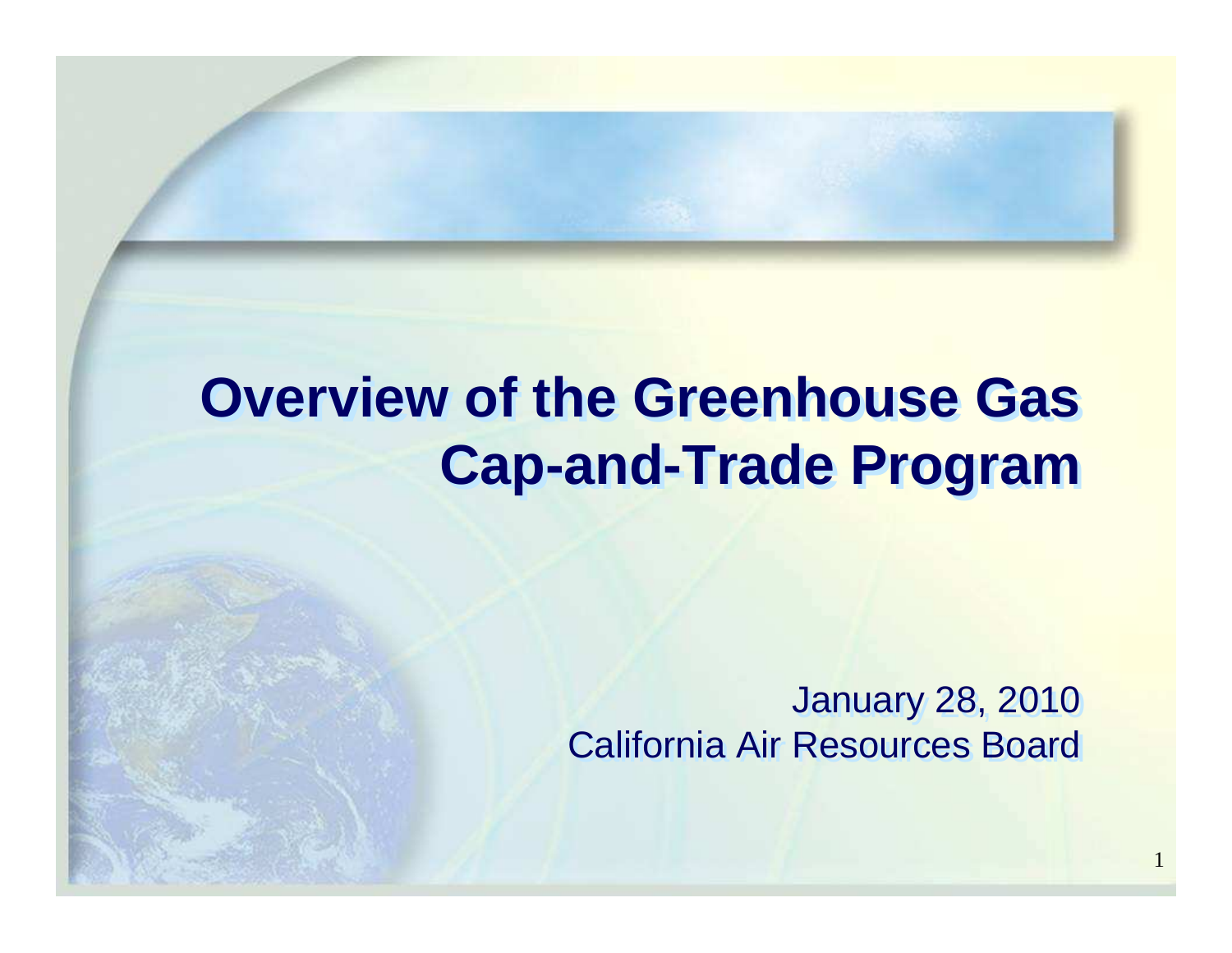## **Scoping Plan Cap-and-Trade Measure**

- Broad-based California cap-and-trade program to provide a fixed limit on emissions
- Link to the Western Climate Initiative (WCI)
- Complement health-based air quality programs and environmental justice policies
- Consider effects of the program on the California economy and public health
- Establish a panel of experts to provide recommendations on cap-and-trade allocation strategies and economic issues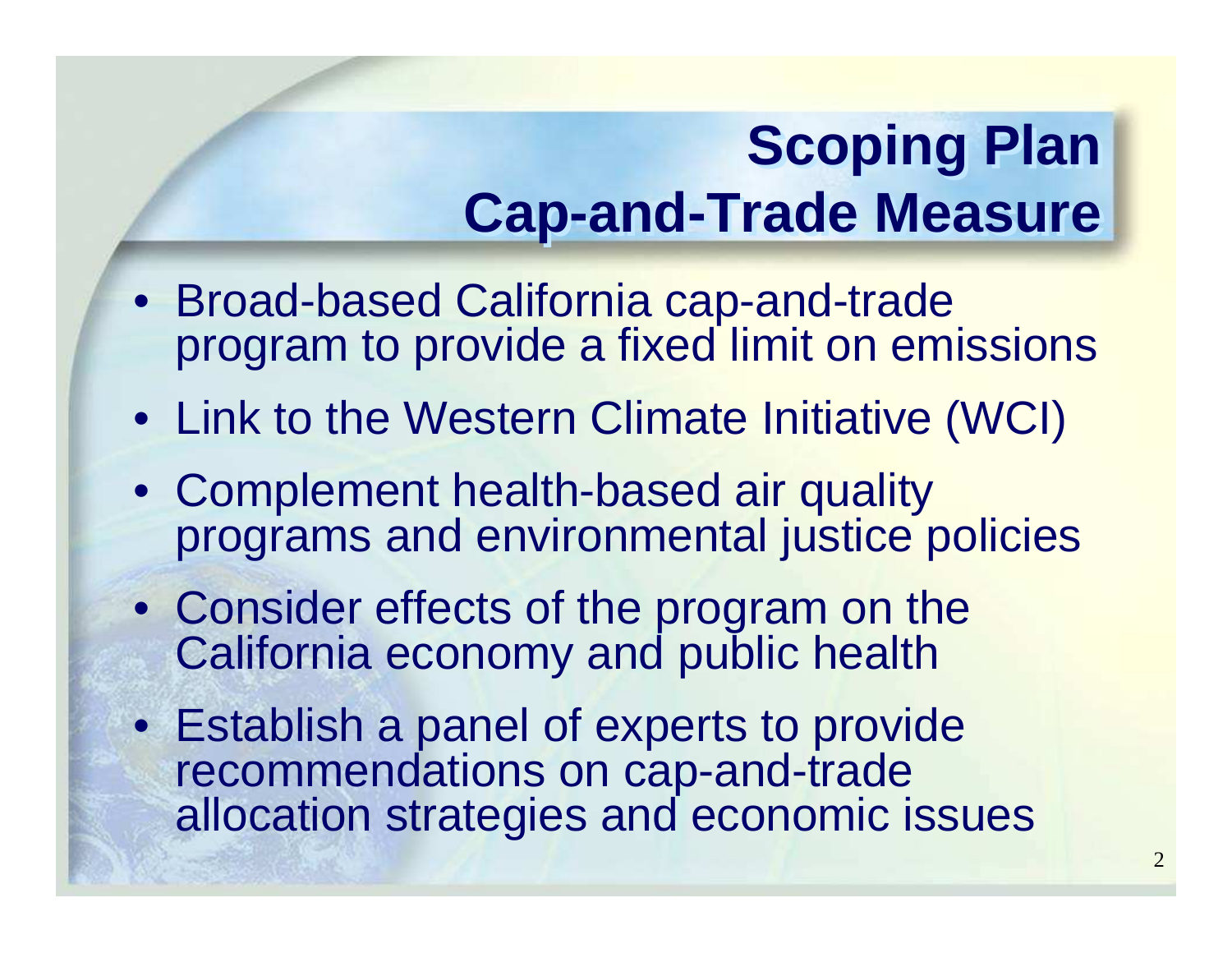## **Role of Cap-and-Trade Program in Scoping Plan**

| <b>Recommended Reduction Measures</b>                                     | <b>Reductions Counted Towards</b><br>2020 Target (MMTCO <sub>2</sub> E) |       |
|---------------------------------------------------------------------------|-------------------------------------------------------------------------|-------|
| <b>ESTIMATED REDUCTIONS RESULTING FROM THE COMBINATION OF</b>             |                                                                         | 146.7 |
| <b>CAP-AND-TRADE PROGRAM AND COMPLEMENTARY MEASURES</b>                   |                                                                         |       |
| California Light-Duty Vehicle Greenhouse Gas Standards                    | 31.7                                                                    |       |
| <b>Energy Efficiency</b>                                                  | 26.3                                                                    |       |
| Renewables Portfolio Standard (33% by 2020)                               | 21.3                                                                    |       |
| Low Carbon Fuel Standard                                                  | 15                                                                      |       |
| <b>Regional Transportation-Related GHG Targets</b>                        | 5                                                                       |       |
| <b>Vehicle Efficiency Measures</b>                                        | 4.5                                                                     |       |
| <b>Goods Movement</b>                                                     | 3.7                                                                     |       |
| <b>Million Solar Roofs</b>                                                | 2.1                                                                     |       |
| Medium/Heavy Duty Vehicles                                                | 1.4                                                                     |       |
| <b>High Speed Rail</b>                                                    | 1.0                                                                     |       |
| Industrial Measures (for sources covered under cap-and-trade program)     | 0.3                                                                     |       |
| <b>Additional Reductions Necessary to Achieve the Cap</b>                 | 34.4                                                                    |       |
| <b>ESTIMATED REDUCTIONS FROM UNCAPPED SOURCES/SECTORS</b>                 |                                                                         | 27.3  |
| <b>High Global Warming Potential Gas Measures</b>                         | 20.2                                                                    |       |
| <b>Sustainable Forests</b>                                                | 5.0                                                                     |       |
| Industrial Measures (for sources not covered under cap and trade program) | 1.1                                                                     |       |
| Recycling and Waste (landfill methane capture)                            | 1.0                                                                     |       |
| <b>TOTAL REDUCTIONS COUNTED TOWARDS 2020 TARGET</b>                       |                                                                         | 174   |
|                                                                           |                                                                         |       |

3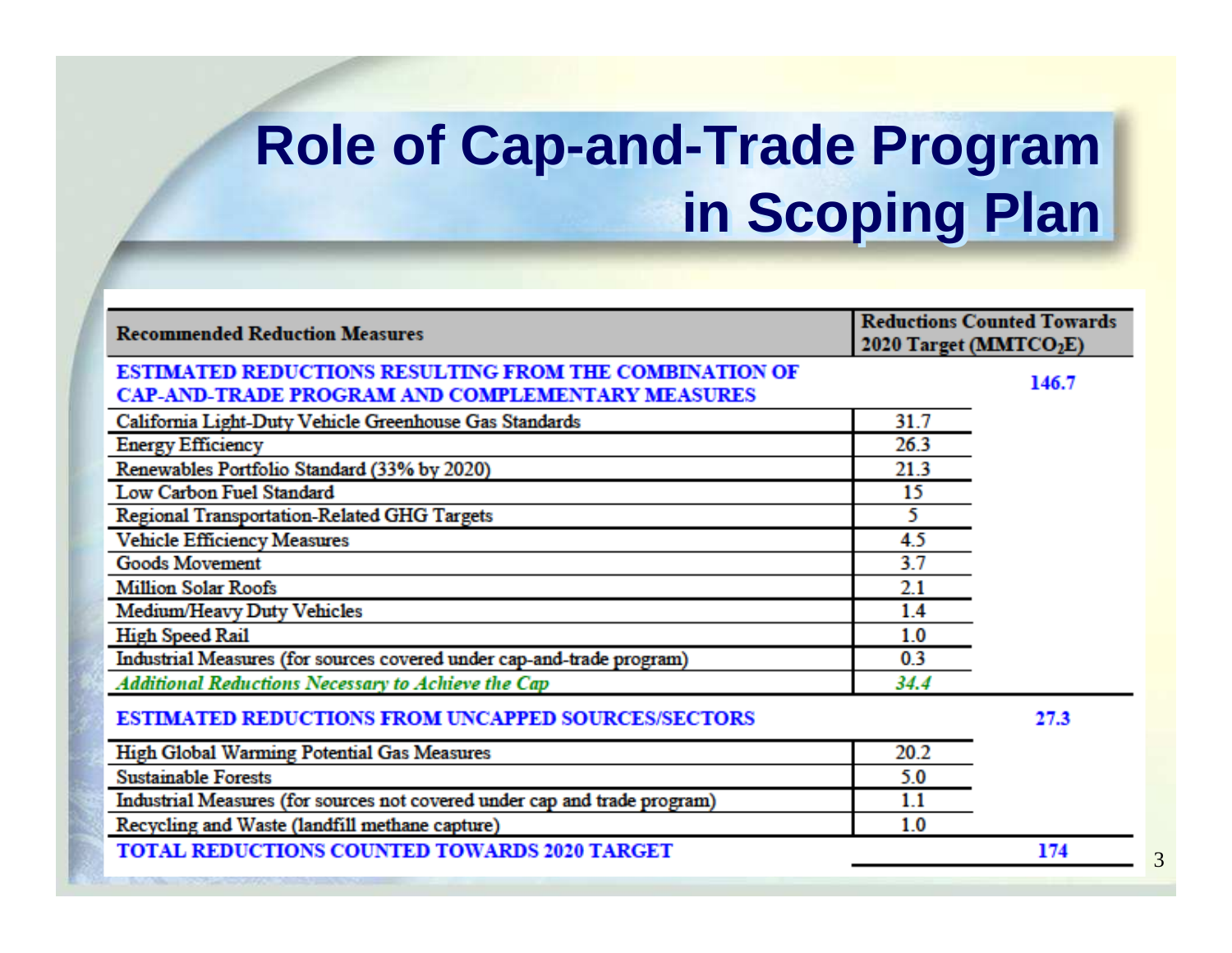## **Public Process for Stakeholder Involvement**

#### **2009**

- 21 public meetings on specific cap-and-trade program design elements
- Numerous stakeholder consultations
- $\bullet$ Consideration of 100s of stakeholder comments
- Coordination with Western Climate Initiative
- Release of Preliminary Draft Regulation and public workshop

#### **2010**

• EAAC Recommendations released in January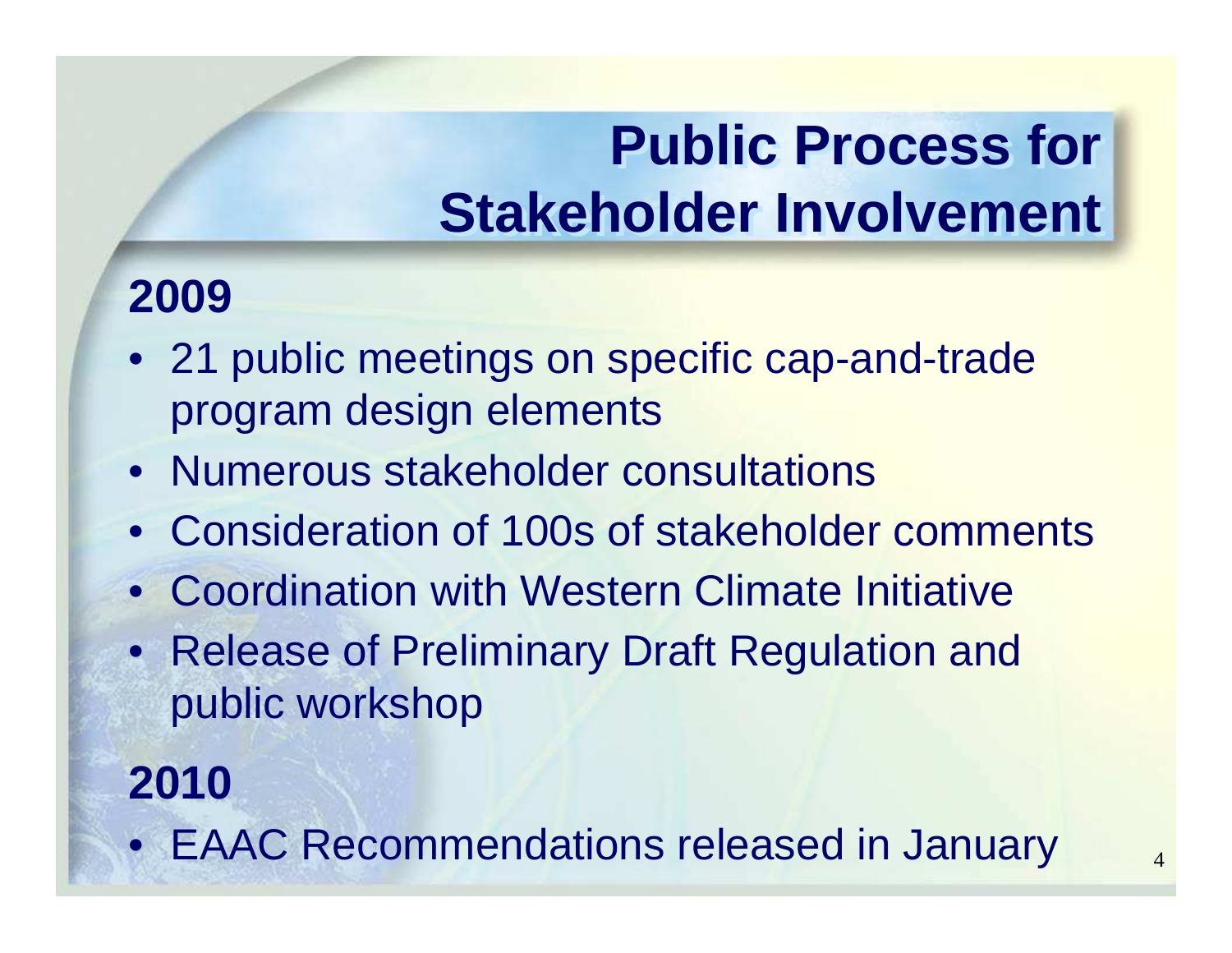# **Continued Opportunities for Stakeholder Involvement**

- Staff is planning to solicit input on:
	- $\mathcal{L}_{\mathcal{A}}$  , and the set of  $\mathcal{L}_{\mathcal{A}}$ Cap-setting
	- $\mathcal{L}_{\mathcal{A}}$  , and the set of  $\mathcal{L}_{\mathcal{A}}$ Emissions leakage
	- $\mathcal{L}_{\mathcal{A}}$  , and the set of  $\mathcal{L}_{\mathcal{A}}$ Allocation of allowance value
	- Compliance pathways
	- Public health analysis
	- Amendments to mandatory reporting requirements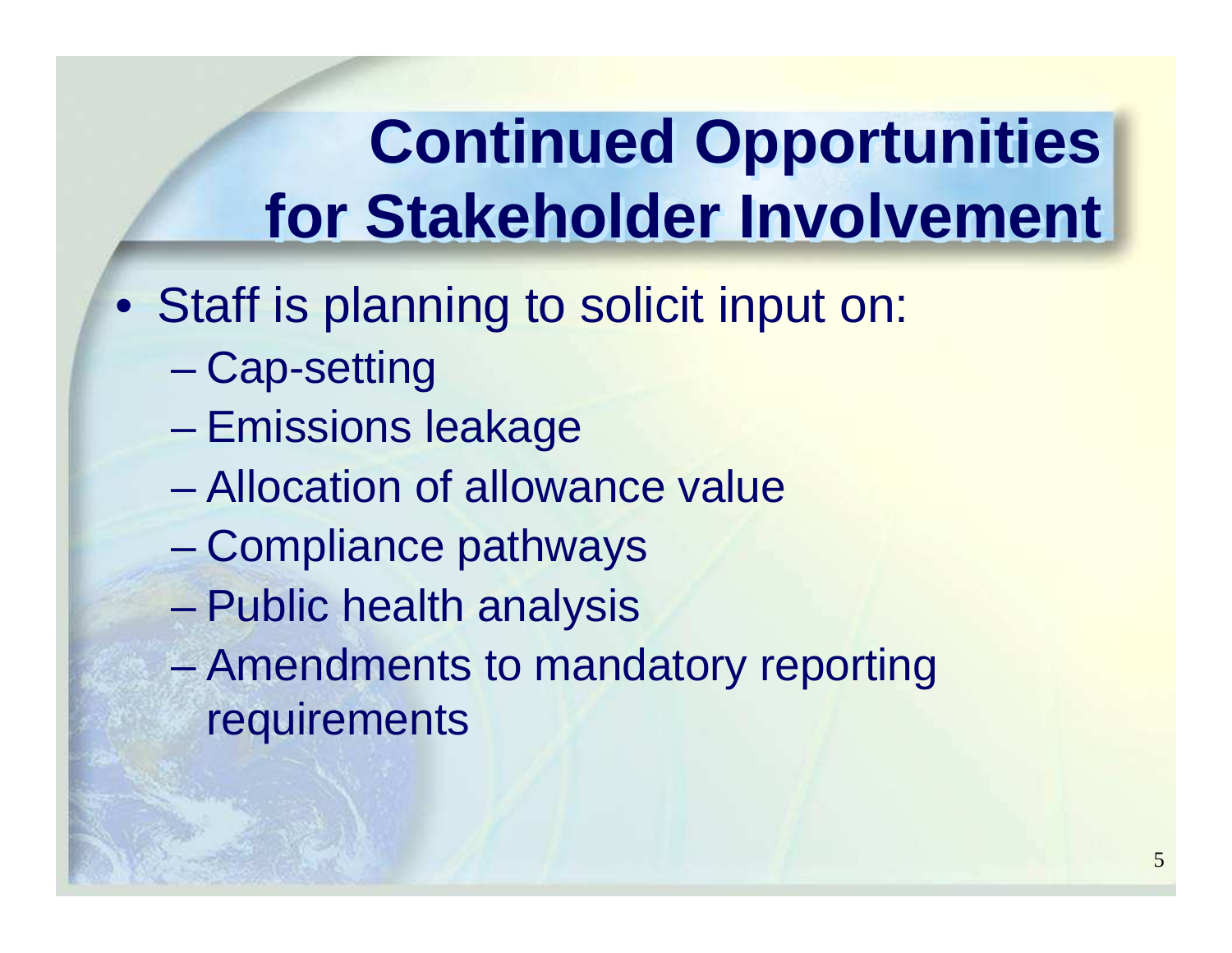## **Upcoming Board Briefings in 2010**

- Staff plans to update the Board throughout the year on the cap-and-trade program, including:
	- **Hart Committee** – *February*: General discussion of offsets
	- **Hart Committee** - March: Economic impact of the Scoping Plan and EAAC recommendations on allowance allocation and use of auction proceeds
	- **Hart Committee** - June: General discussion of cap-setting and allowance allocation
	- **Hart Committee** - September: Report on cap-and-trade rulemaking process to date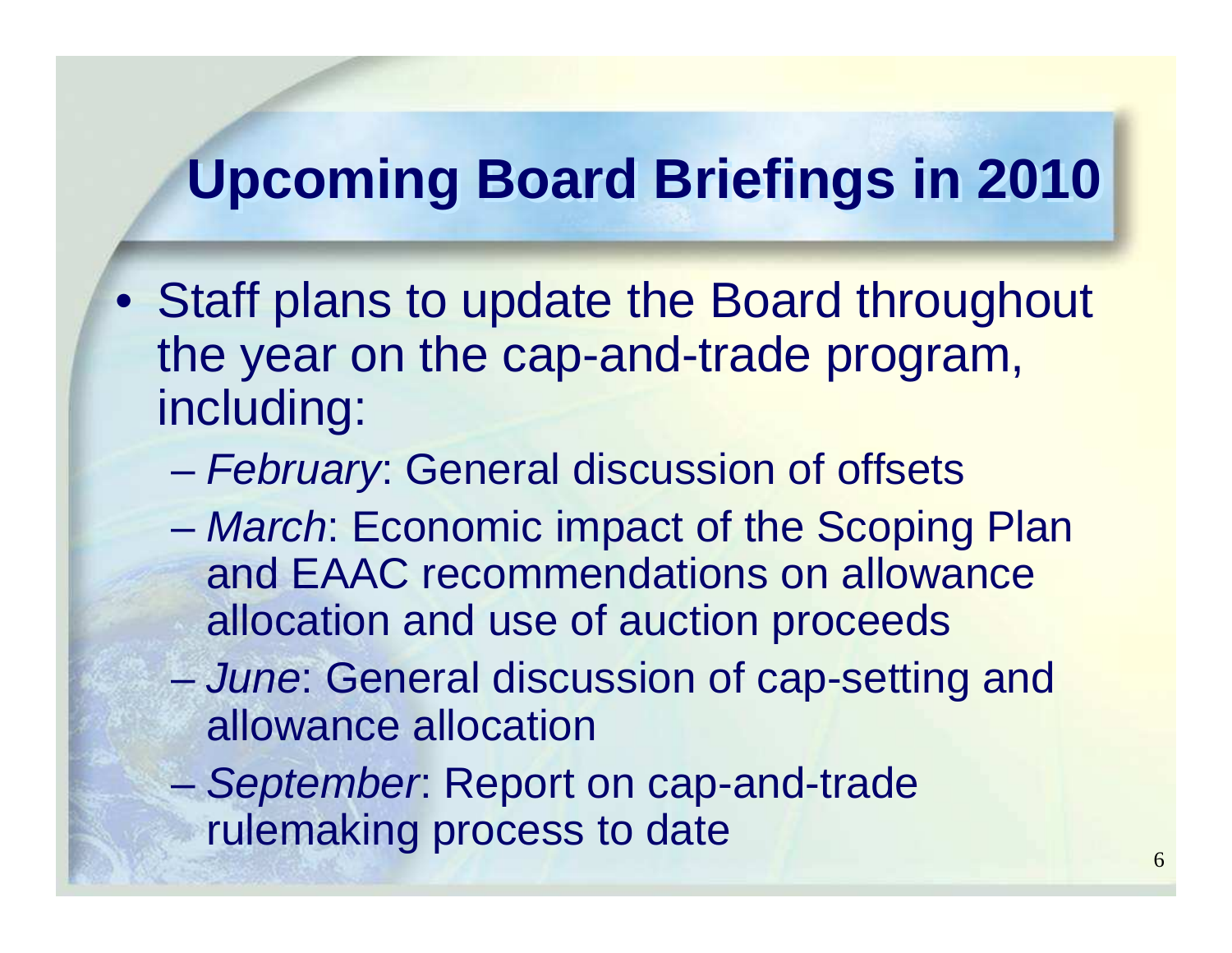#### **Preliminary Draft Regulation (PDR)**

- Released for public review and comment in November 2009
	- $\mathcal{L}_{\mathcal{A}}$ Advances dialogue on regulatory design features
- Includes:

 $\bullet$ 

- $\mathcal{L}_{\mathcal{A}}$  , the state of the state  $\mathcal{L}_{\mathcal{A}}$  Preliminary regulatory language
	- Cap-and-trade process and structure
- $\mathcal{L}_{\mathcal{A}}$  , the state of the state  $\mathcal{L}_{\mathcal{A}}$  Narrative text and placeholders
	- Concepts for discussion where specific regulatory language isn't yet developed
	- Areas for future language to be included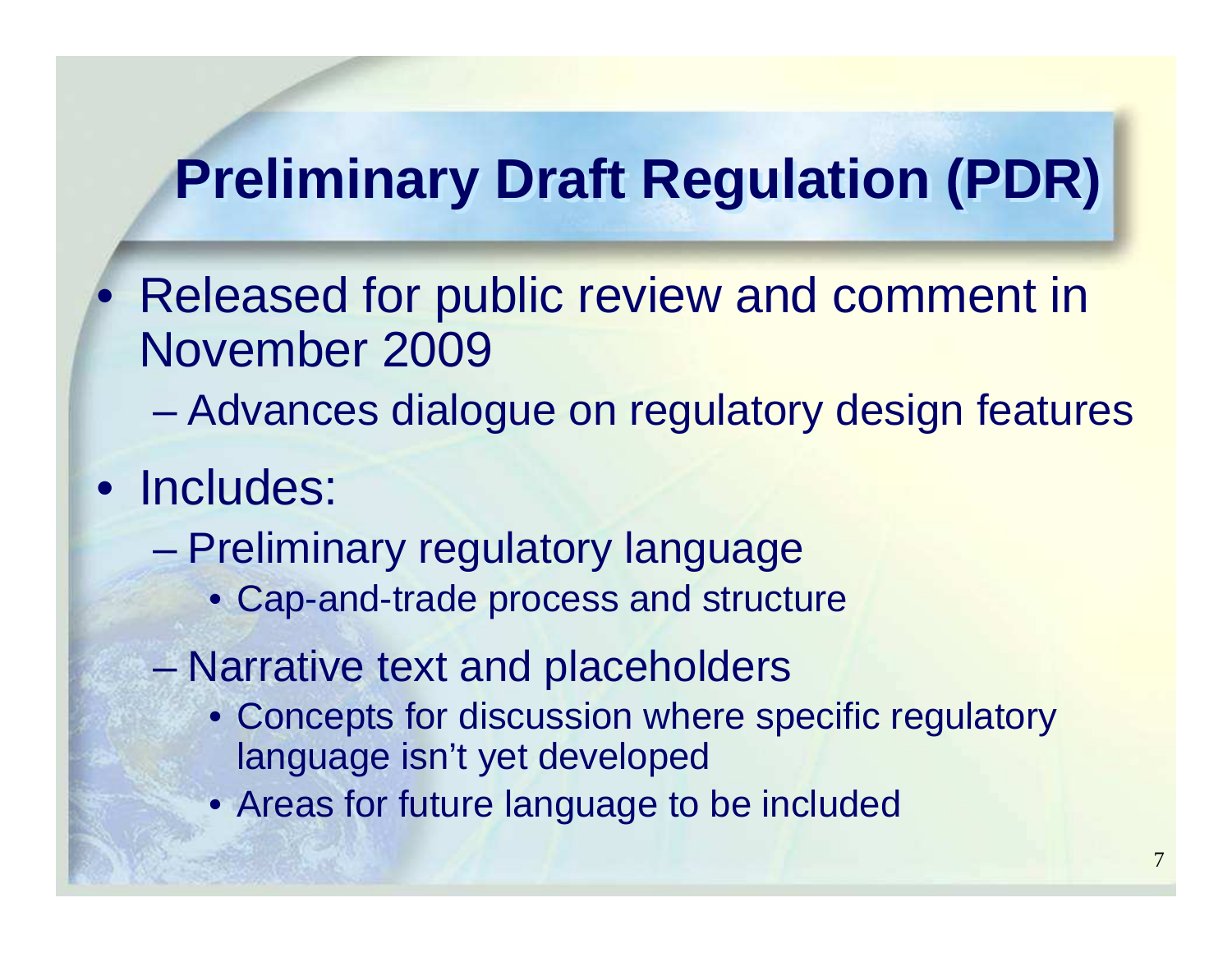## **What Is the Cap?**

- Cap (annual allowance budget) is a statewide limit on greenhouse gas emissions from covered sources for a given year
	- $\mathcal{L}_{\mathcal{A}}$ There is no cap on individual covered entities
- The annual cap will decline over time to achieve an emission reduction goal
- PDR contains illustrative numbers for the annual budget from 2012 through 2020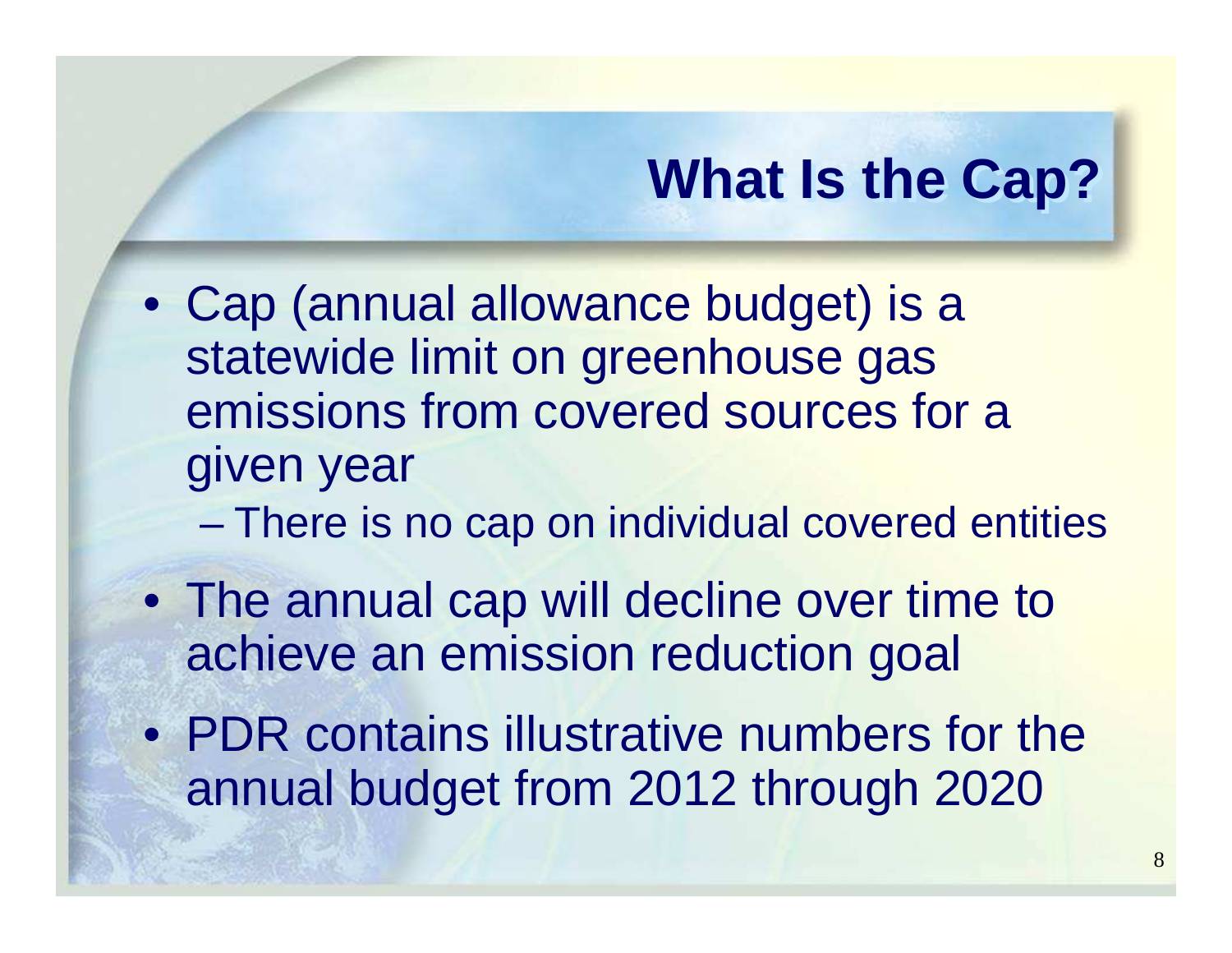#### **What Sources and Emissions Are Covered?**

- $\bullet$  CO22 equivalent emissions from:
	- – Large industrial sources (25,000 metric tons per year or greater)
	- Electricity delivered to California grid
	- Natural gas and propane distributors and providers
	- $\mathcal{L}_{\mathcal{A}}$  , the state of the state  $\mathcal{L}_{\mathcal{A}}$ Transportation fuels providers

 (Transportation and other fuels may be phased in starting in 2015)

• CO –22 equivalent emissions include:  $CO<sub>2</sub>$ , CH<sub>4</sub>, N<sub>2</sub>O, HFCs, PFCs, SF<sub>6</sub>  $_{\rm 6}$  and NF 3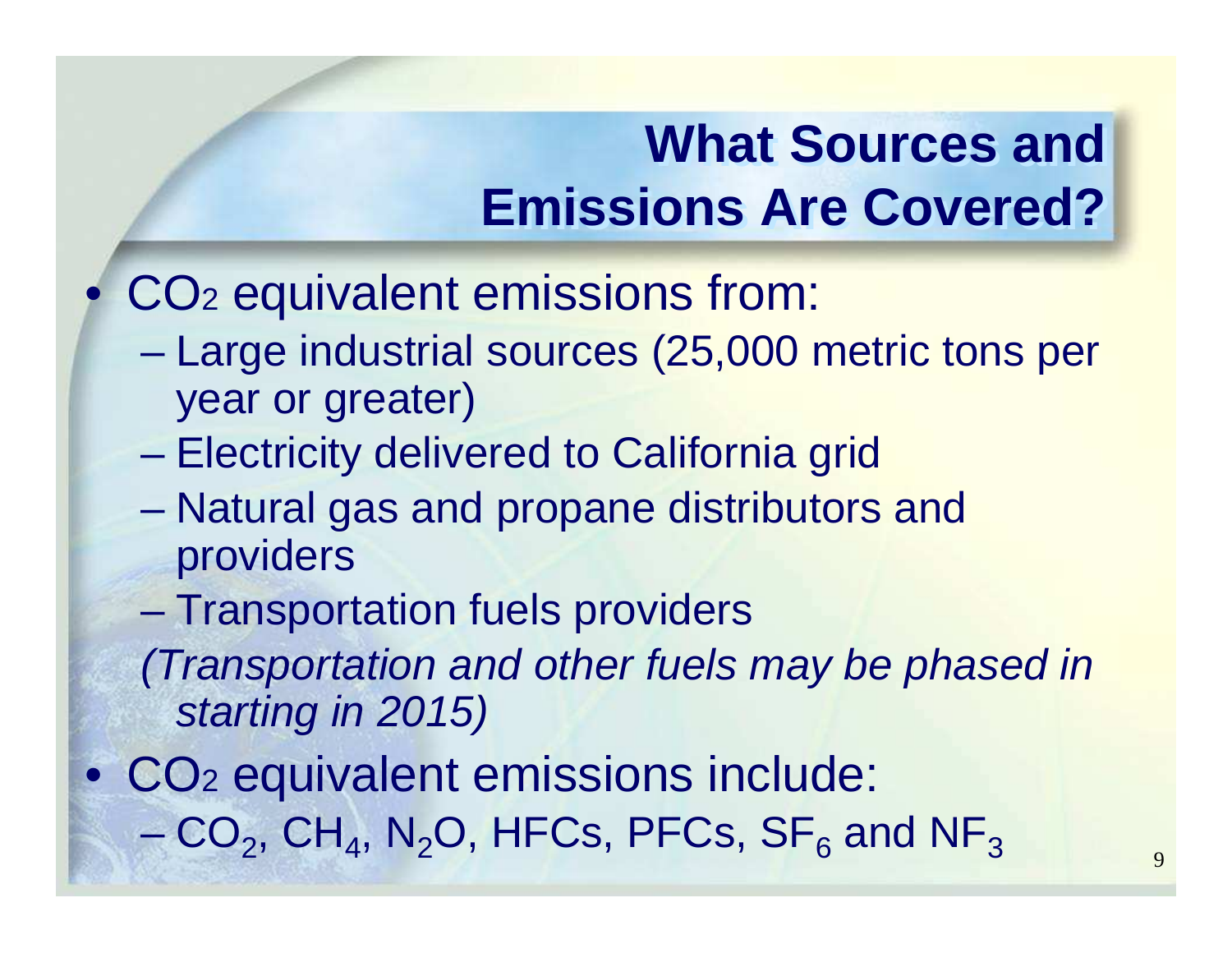## **What Are Allowances and Who Issues Them?**

- Allowances are tradable permits that give onetime permission to emit a metric ton of greenhouse gases
- Each year, California will issue allowances equal to that year's cap
- Other cap-and-trade programs we link to (e.g., WCI partner programs) would also issue allowances that California sources can acquire to meet their compliance obligations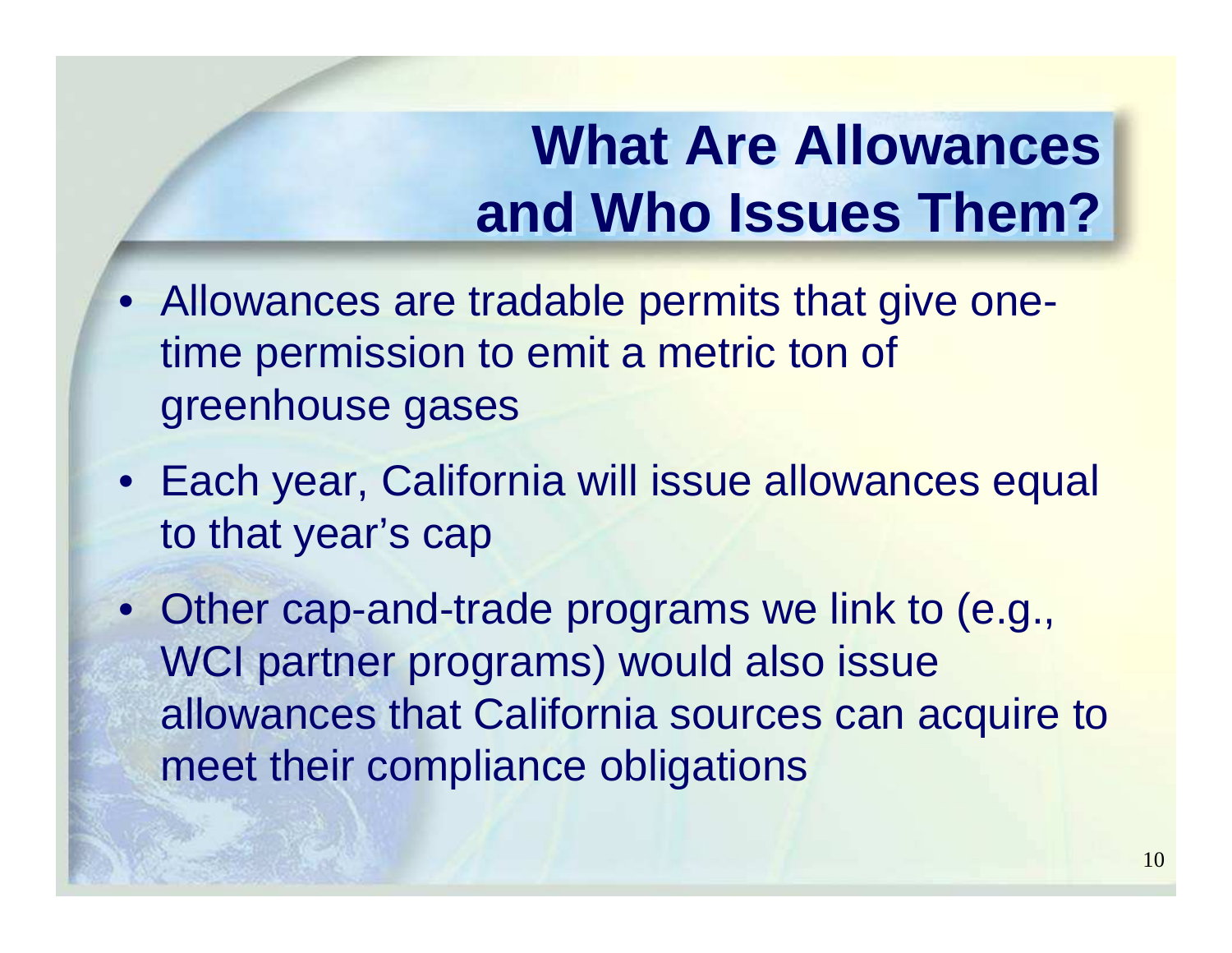# **The Cap (CA Allowance Budget)**

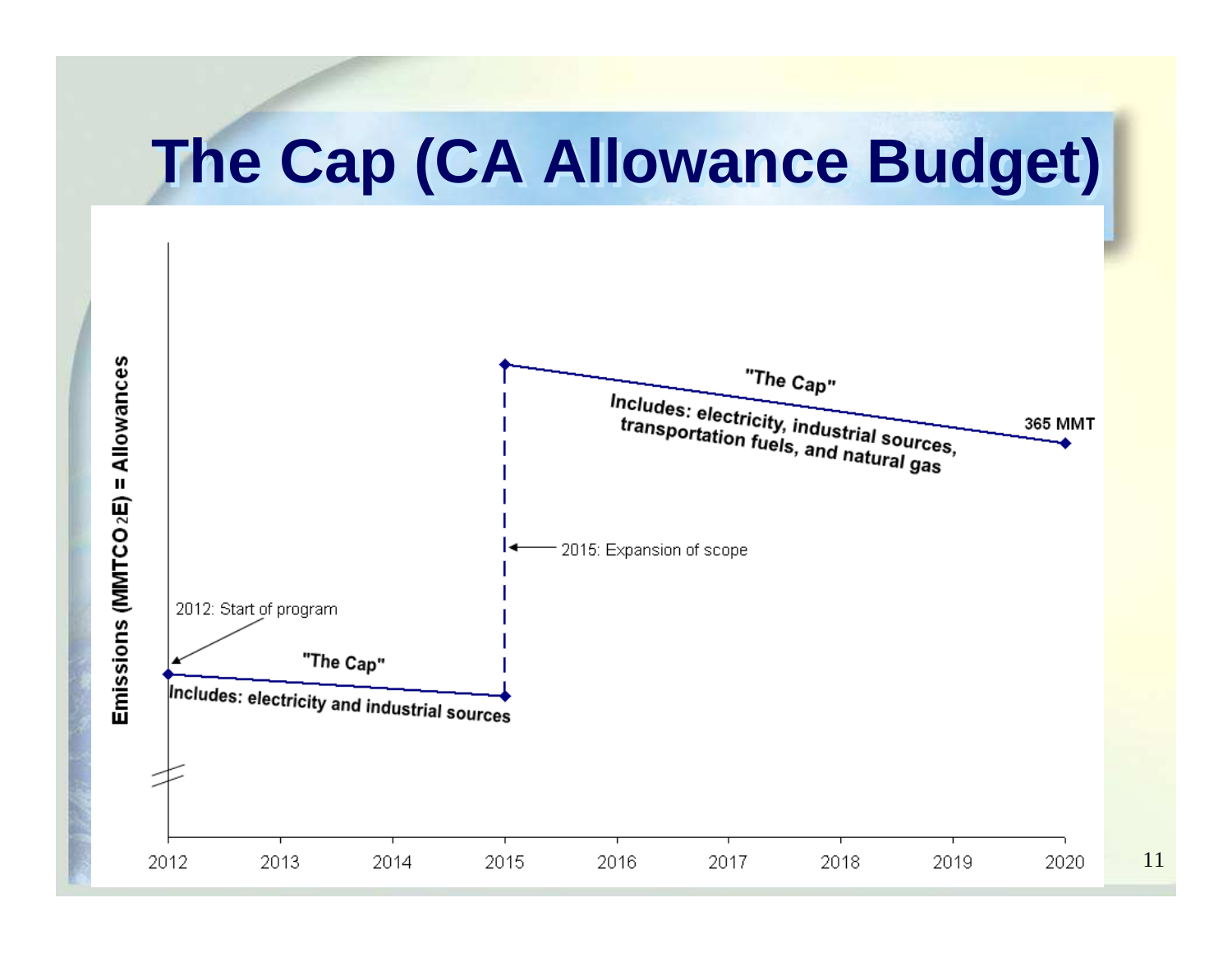#### **How Are Allowances Distributed?**

- California will auction a portion of allowances
- California may also distribute some allowances for free
- Economic and Allocation Advisory Committee (EAAC) recommends primary reliance on auctions, with some allowances earmarked to address the program's possible effects on competitiveness for California's industries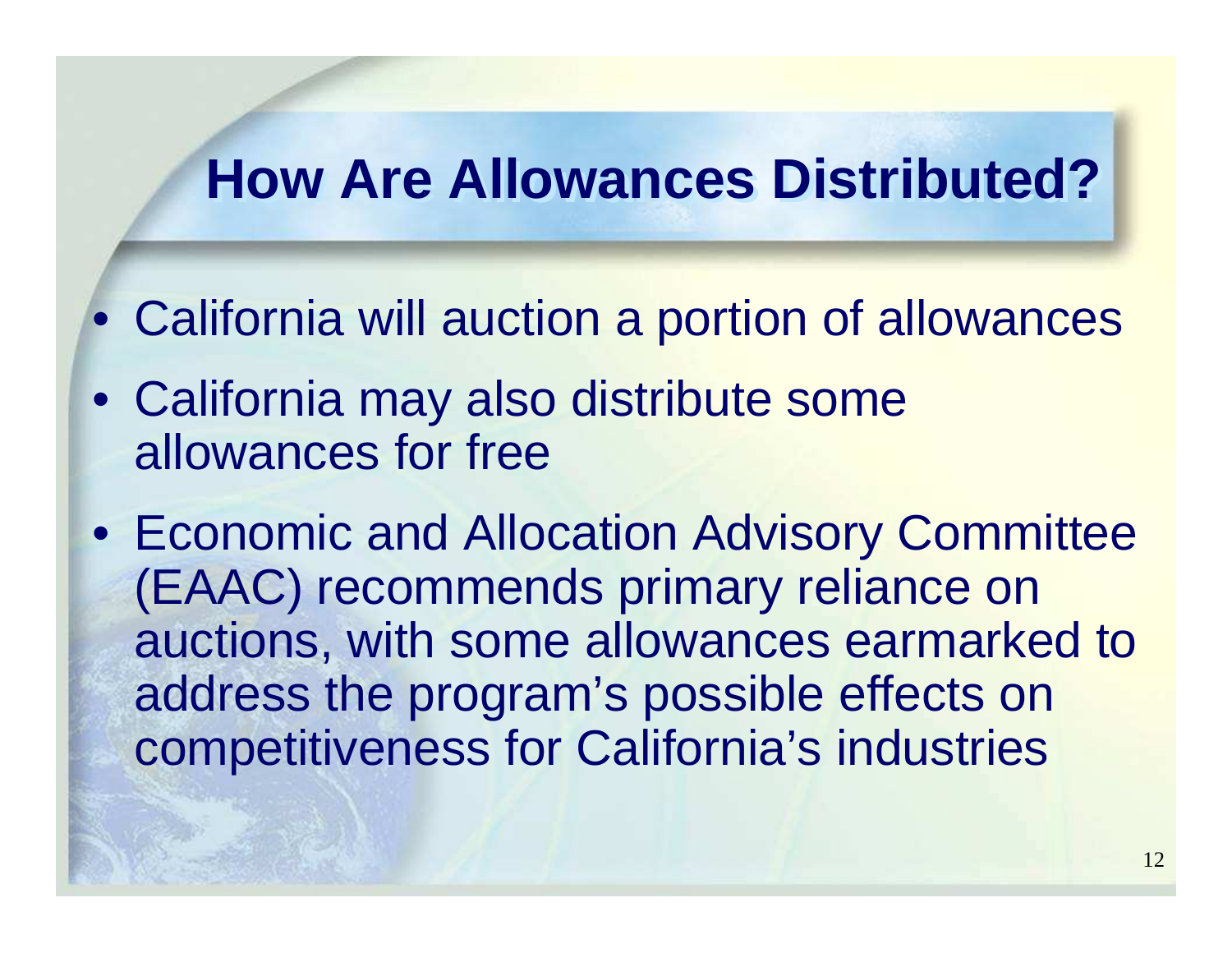## **What Are Offsets?**

- An offset is a credit for a verified emission reduction from a source outside the cap-andtrade program
- ARB ensures offsets are high quality by establishing methodologies (protocols) for quantifying emission reductions, avoidance, or greenhouse gas sequestration from a project
	- $\mathcal{L}_{\mathcal{A}}$  Reductions must be real, additional, quantifiable, permanent, verifiable and enforceable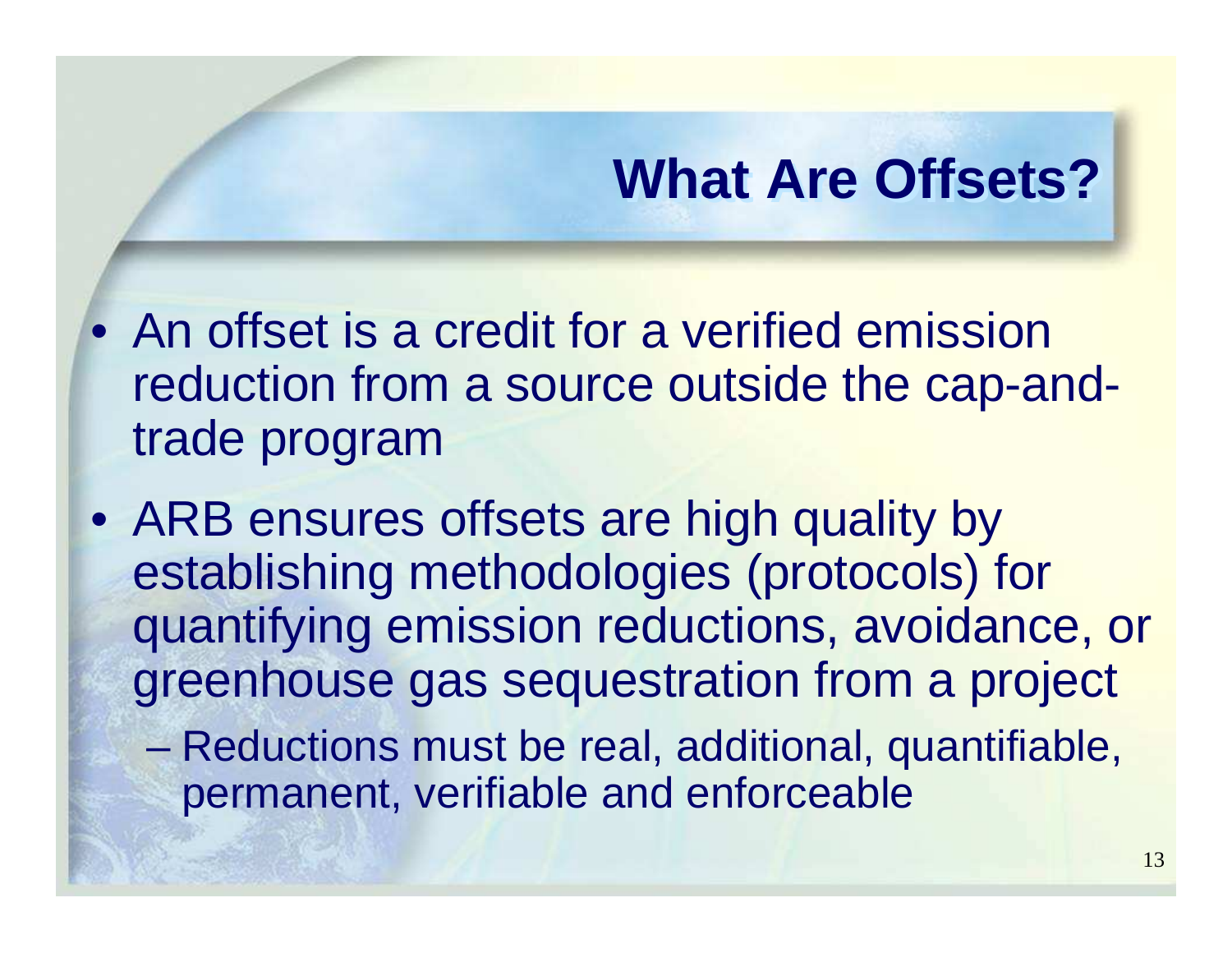## **What Is the Role of Offsets?**

- Help spur emission reductions in sectors not easily reached through the cap-andtrade program or other regulatory means
- Help reduce the cost to comply with the cap-and-trade program by offering an additional supply of compliance instruments that may cost less than allowances
- Staff will brief the Board on this subject in more detail in February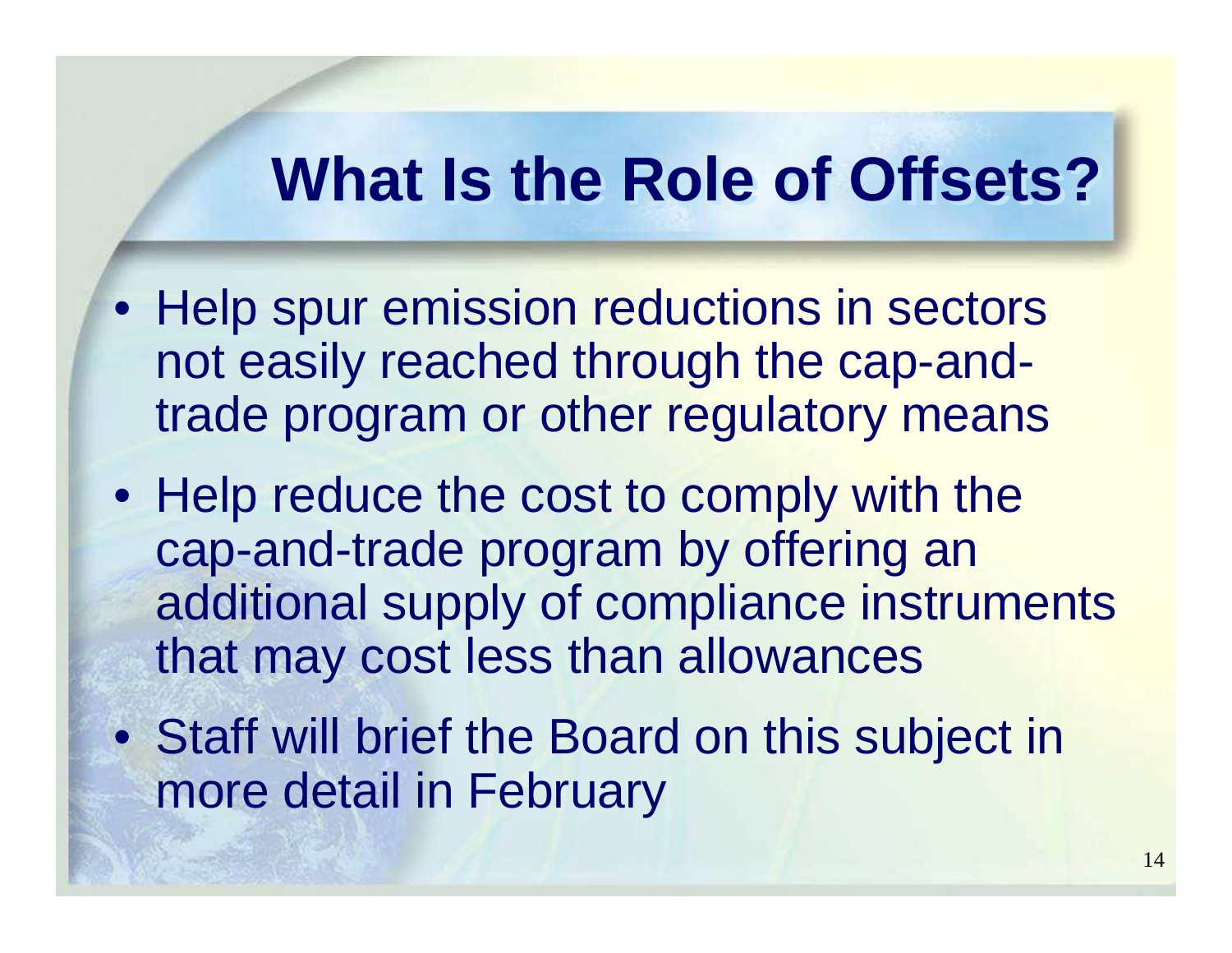#### **What's Tradable in the Program?**

• "Compliance Instruments" that can be traded include:

- Allowances issued by California
- Offsets issued by California
- $\mathcal{L}_{\mathcal{A}}$  , and the set of  $\mathcal{L}_{\mathcal{A}}$  Allowances and offsets from linked programs, e.g., WCI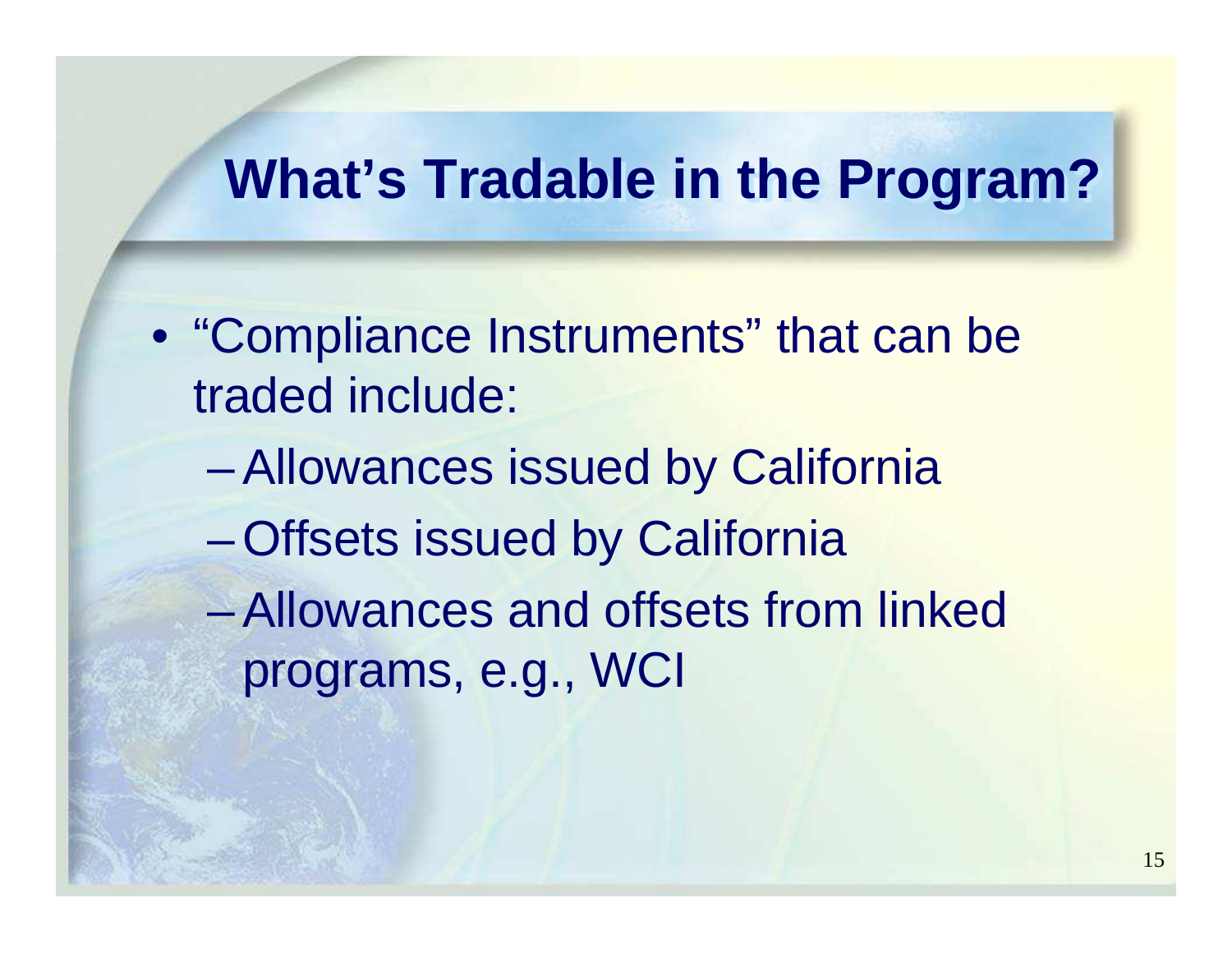#### **Who Can Participate in Trading?**

- Covered entities
- Offset providers whose projects and credits are approved for use in **California**
- Other participants, e.g., wholesale marketers, individuals who register in the tracking system could also buy, sell, or retire allowances and offsets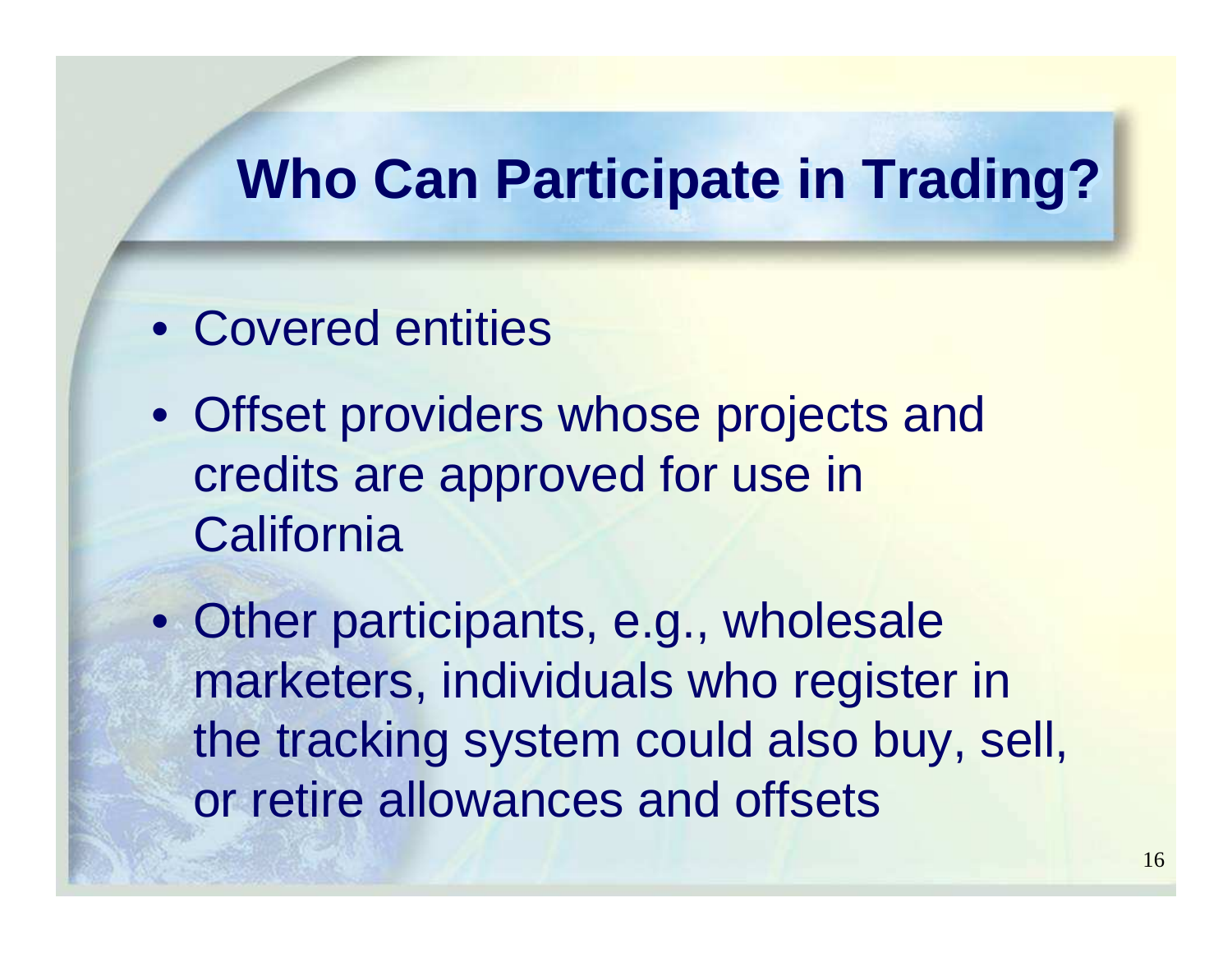## **Where and How Could Trades Occur?**

- All traders must first register in the cap-andtrade tracking system
- Persons trading on exchanges (e.g., NYMEX) must also register in ARB's system before they can hold allowances for trading
- Trade data publication rules are being developed to maximize transparency to the public and provide safeguards to prevent market manipulation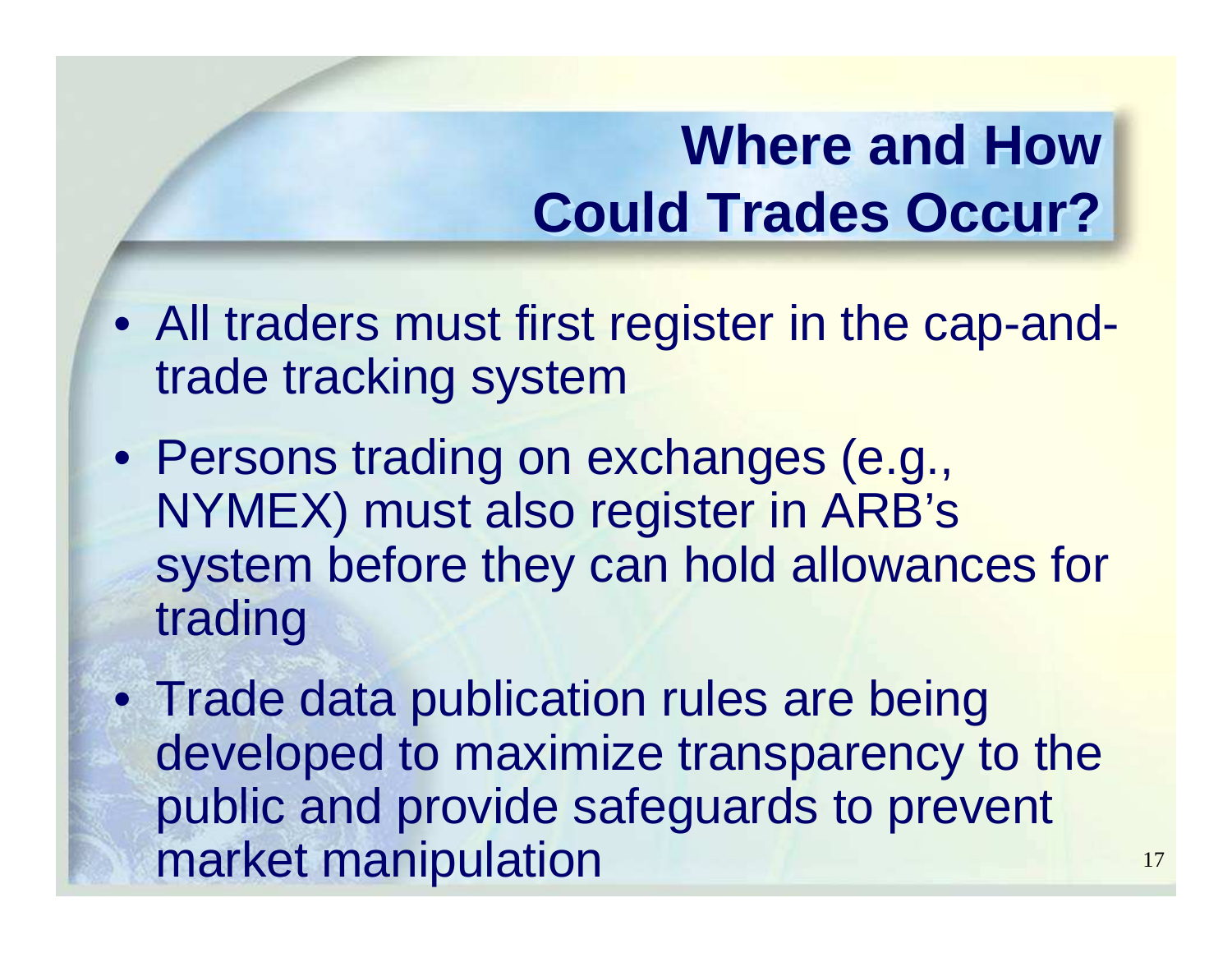## **How Is The Integrity of the Cap Maintained?**

- Registration and reporting requirements apply to all covered entities, including thirdparty emissions verification
- Covered entities must surrender allowances and offsets equal to their emissions
- The tracking system provides a chain of custody for allowances and offset credits that can be used in the program
- A covered entity can cover no more than 4% of emissions using offsets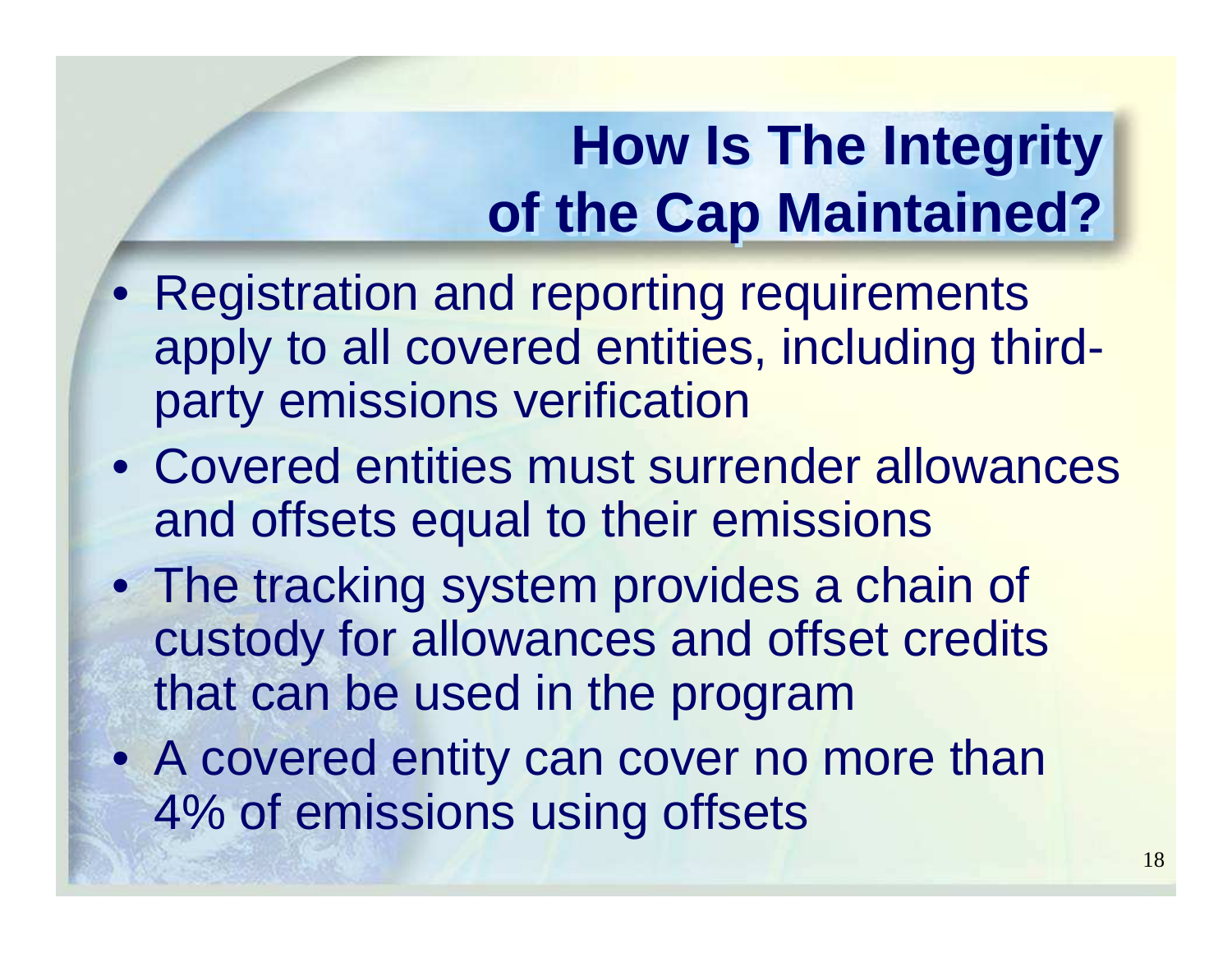#### **Why Limit the Use of Offsets?**

• The Scoping Plan calls for a limited use of offsets in the cap-and-trade program– NAAN to maintain a strong incantive Need to maintain a strong incentive for emission reductions from covered entities in California Ensure California transitions to a

clean-energy, low-carbon economy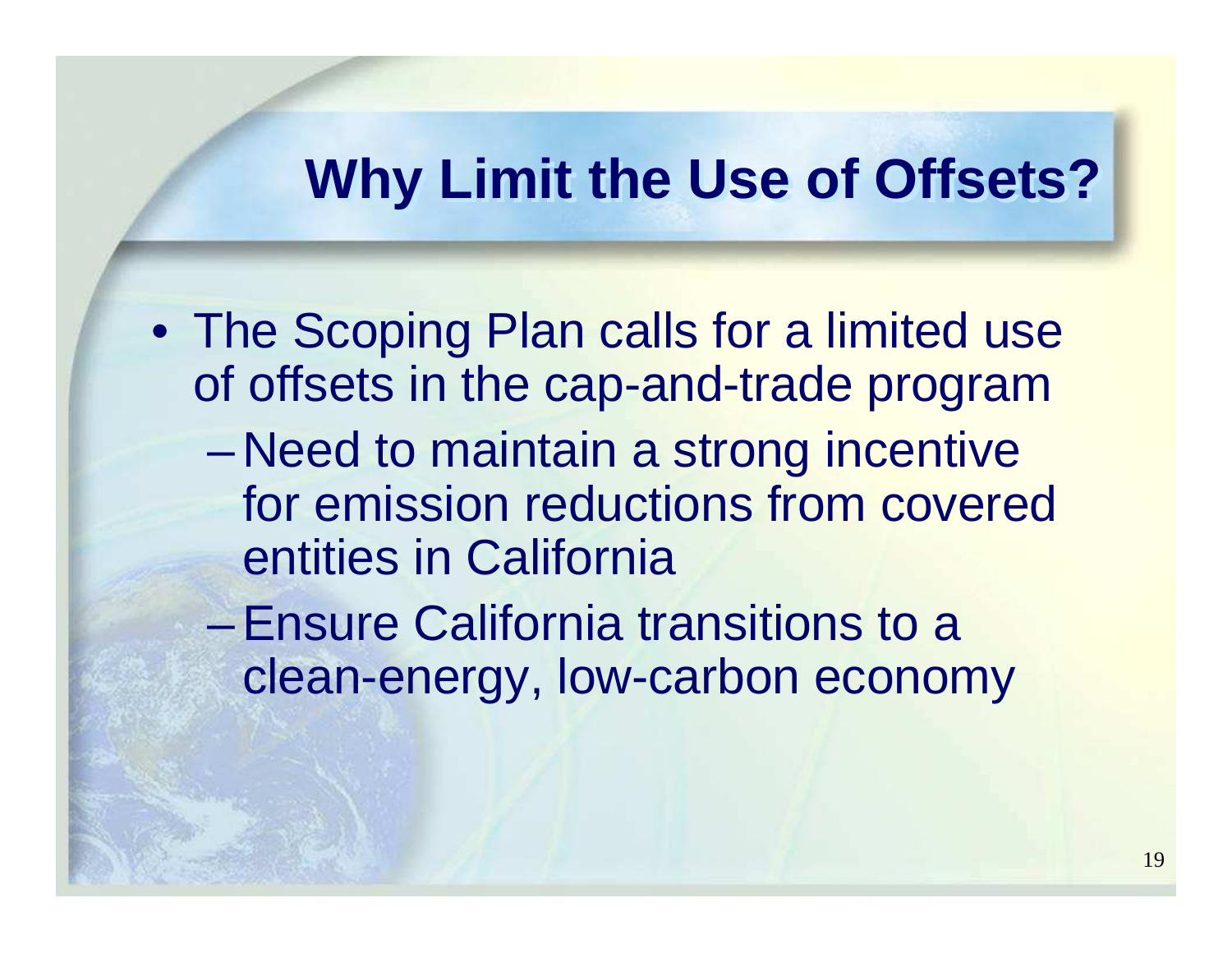## **How Would the Limit on Offsets Work?**

#### $\bullet$ Scoping Plan Policy Goal:

- Achieve most reductions from capped sources by limiting offsets to no more than 49% of emission reductions from cap-and-trade
- Preliminary Draft Regulation established method toenforce this limit
	- Limit would apply to each facility
	- $\mathcal{L}_{\mathcal{A}}$  , and the set of  $\mathcal{L}_{\mathcal{A}}$  Cap-and-trade program requirements for individual facilities based on emissions, not emission reductions
	- The limit of no more than 49% of emission reductions translates to allowing no more than 4% of a facility's emissions to be covered by offsets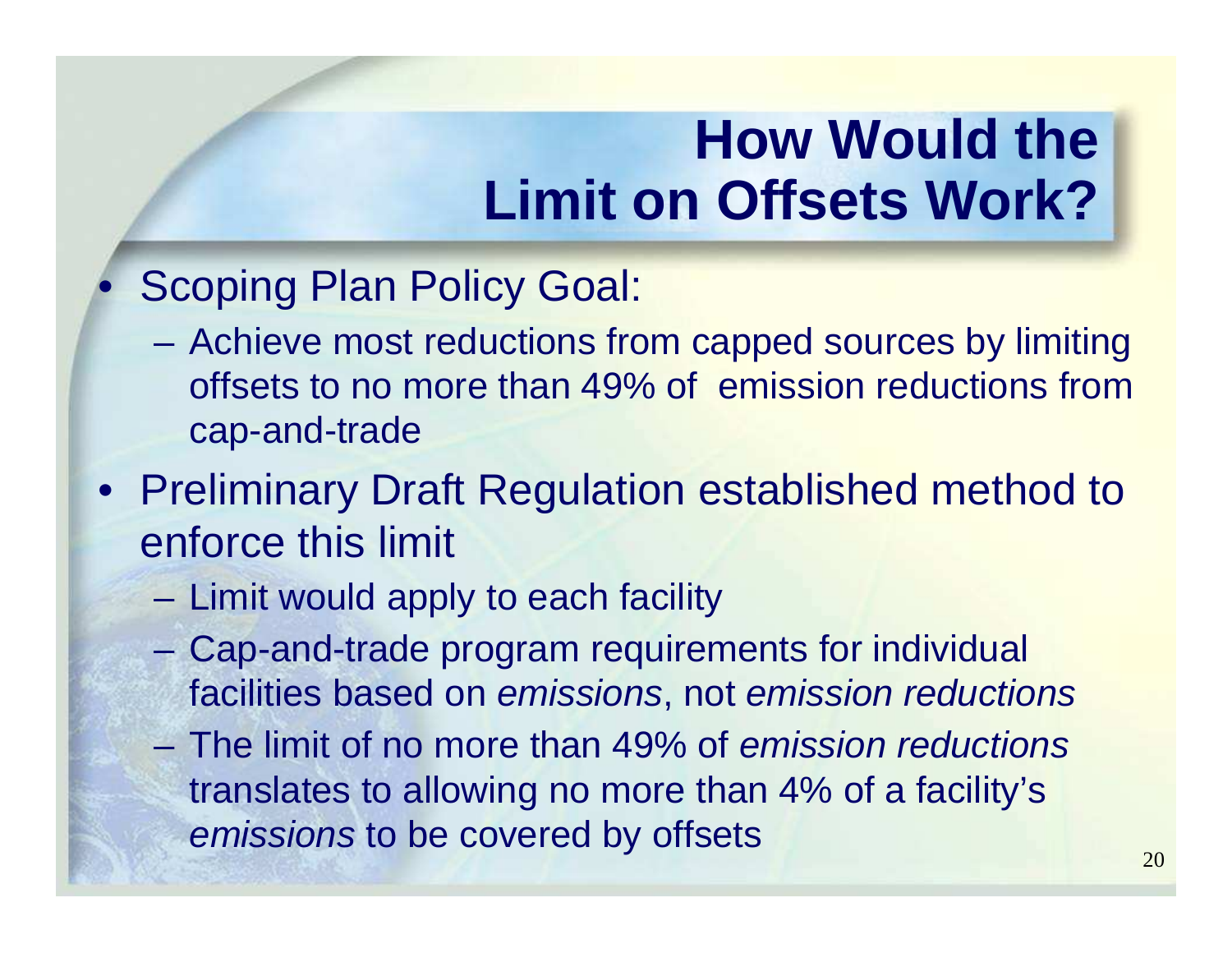## **What Do Covered Entities Need to Do?**

#### $\bullet$ Register with ARB

- $\bullet$  Report GHG emissions annually in compliance with mandatory reporting
- $\bullet$  Acquire compliance instruments (allowance and offsets) equivalent to reported emissions
- $\bullet$  Surrender allowances and offsets to match emissions at the end of each compliance period
- $\bullet$  Comply with record-keeping, market rules, verification and other requirements in the regulation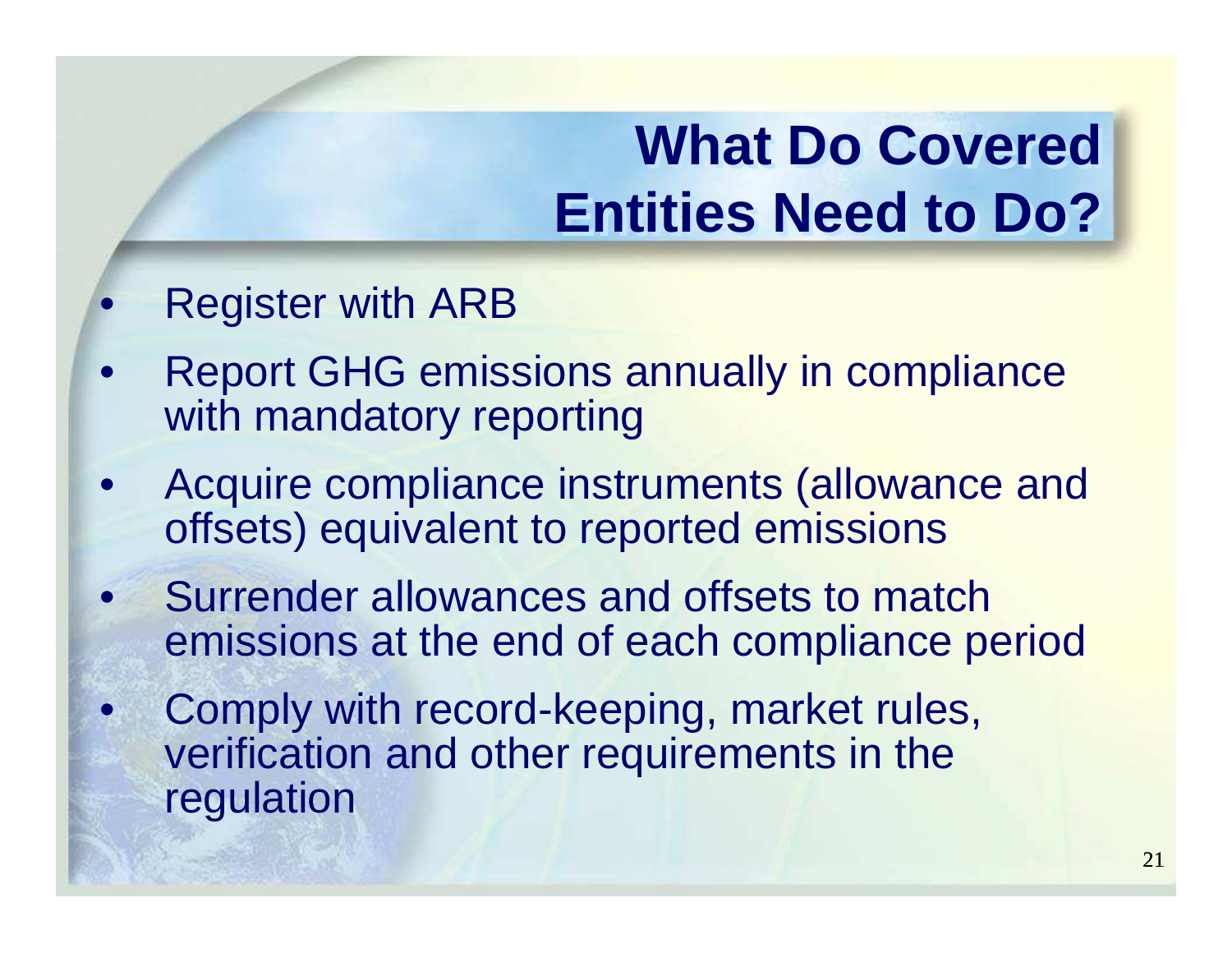## **How Would the Program Address Enforcement?**

- Penalty provisions would remove any financial incentive for non-compliance
- Provisions would define what constitutes a violation
- Methods would be specified for calculating the number of violations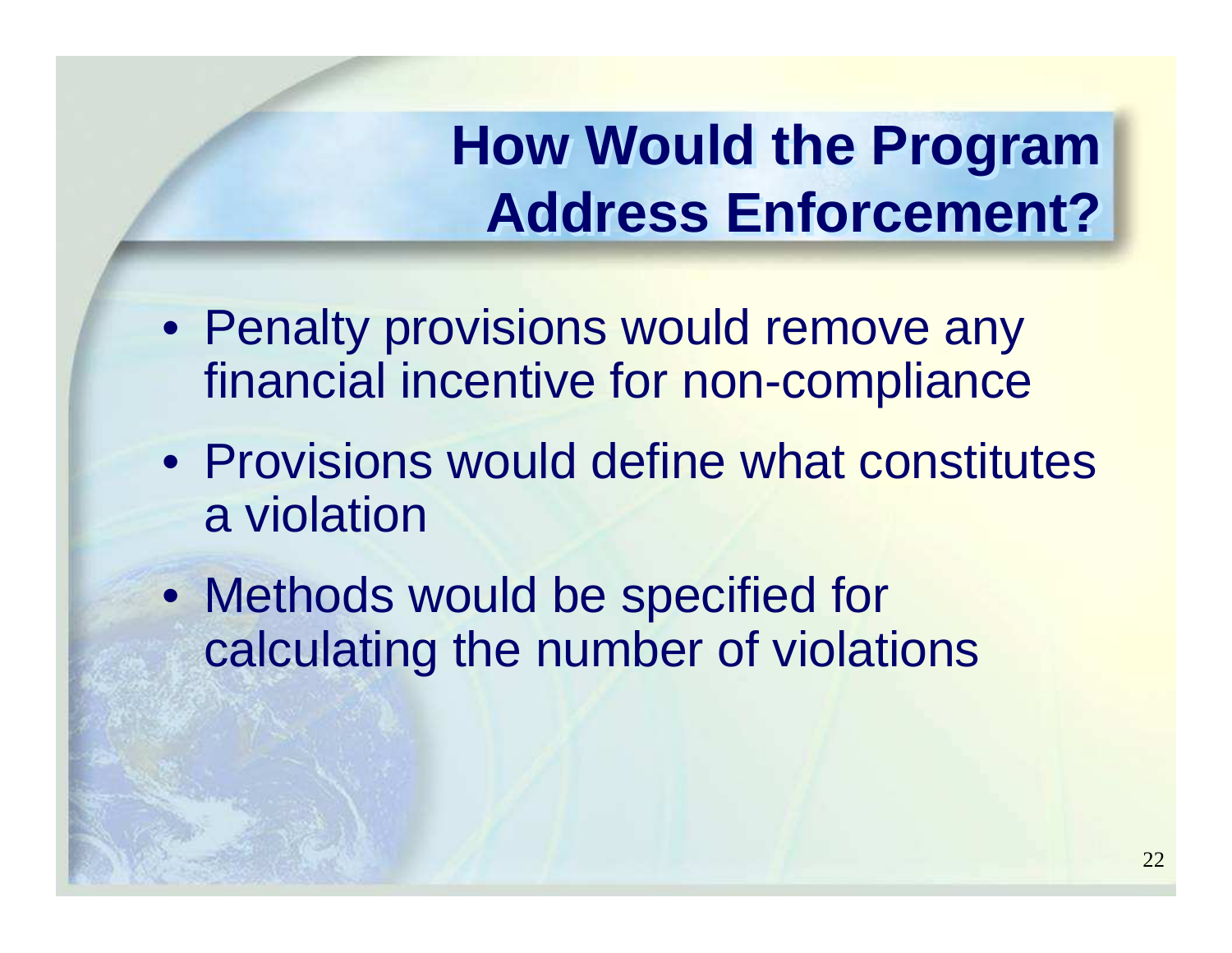## **What Agencies Would Be Involved in Enforcement?**

- A robust enforcement program will be vital
- ARB has had ongoing discussions with other State and federal enforcement agencies, including:
	- **Contract Contract** California Attorney General's Office
	- **Hart Committee** Cal/EPA
	- California Energy Commission
	- California Public Utilities Commission
	- **Links and Committee** U.S. Department of Justice
	- U.S. EPA
	- Commodity Futures Trading Commission
	- Securities and Exchange Commission
	- Federal Energy Regulatory Commission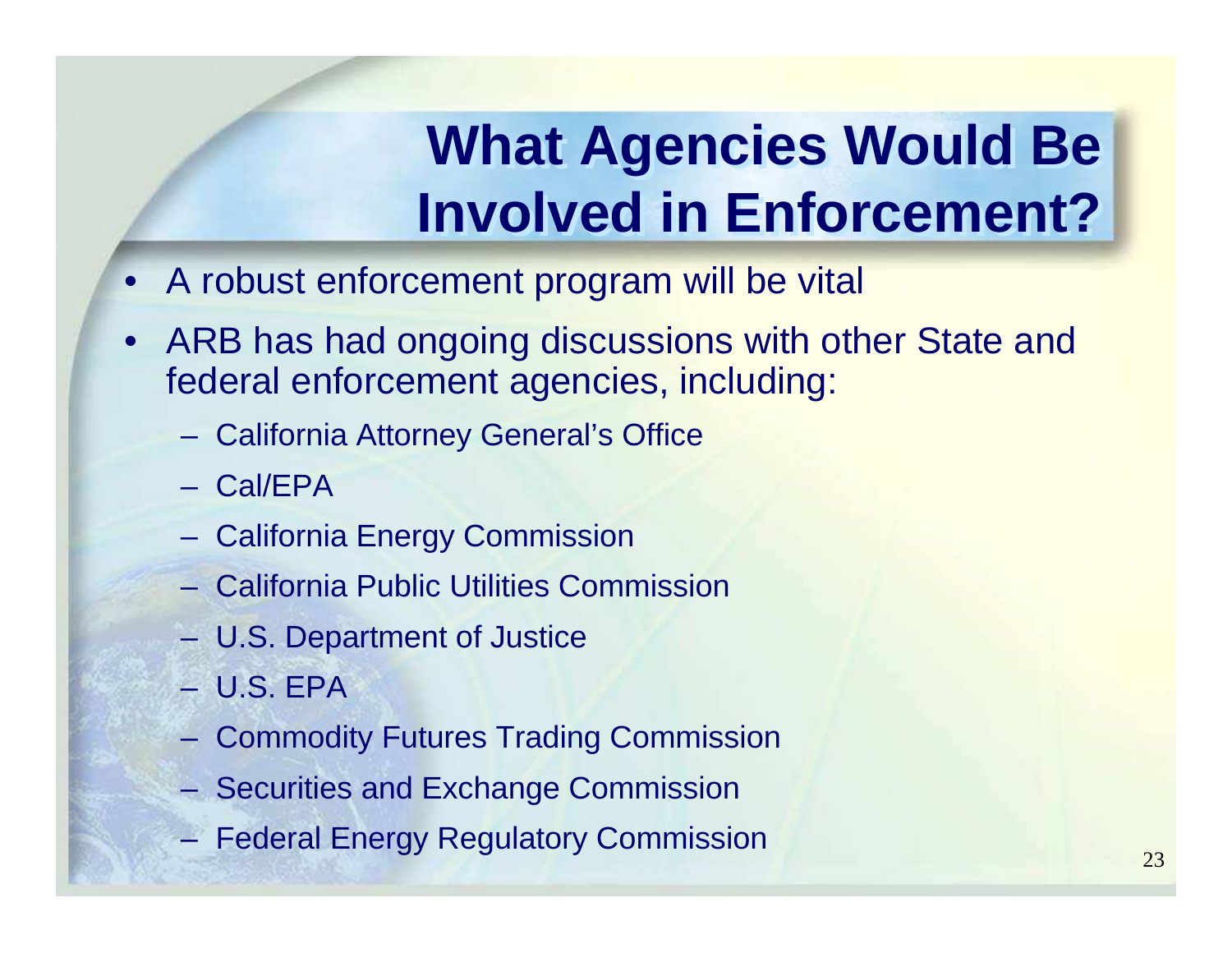## **Going Forward**

- Provisions for allocation of allowances through auction and free distribution
- Setting the cap using allowance budgets
	- – Final budgets to be included in the October 2010 proposed draft regulation
- Address results of the health impact assessment underway if potential copollutant impacts are identified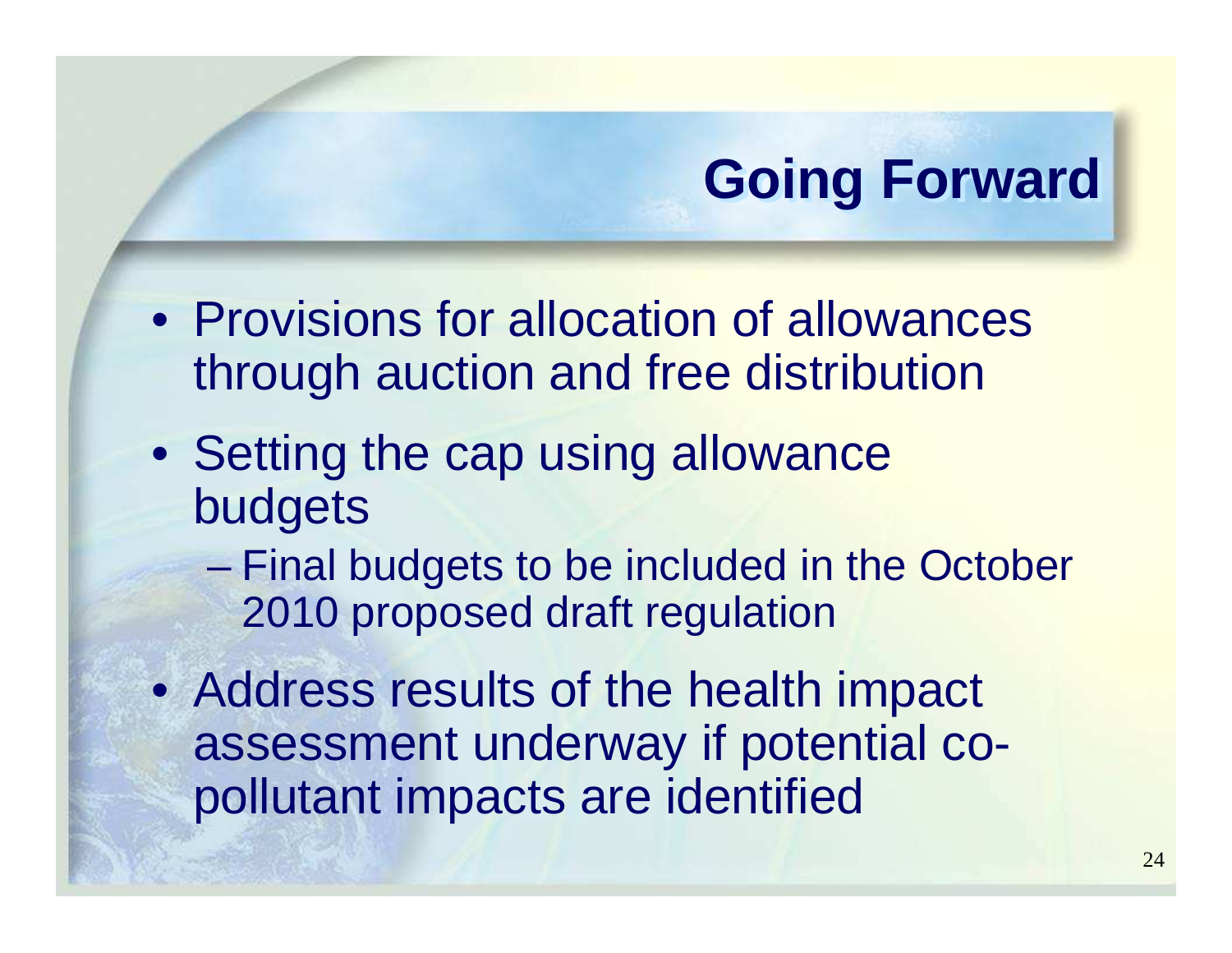## **Going Forward (cont'd.)**

- Technical analyses to inform regulatory development
	- –Economic analysis
	- $\mathcal{L}_{\mathcal{A}}$ Public health analysis
	- Evaluation of potential for localized emission impacts
	- $\mathcal{L}_{\mathcal{A}}$  , the state of the state  $\mathcal{L}_{\mathcal{A}}$ Environmental analysis (CEQA)
	- Market monitoring/enforcement discussions with Attorney General's Office, federal government, etc.
	- Compliance pathway analysis